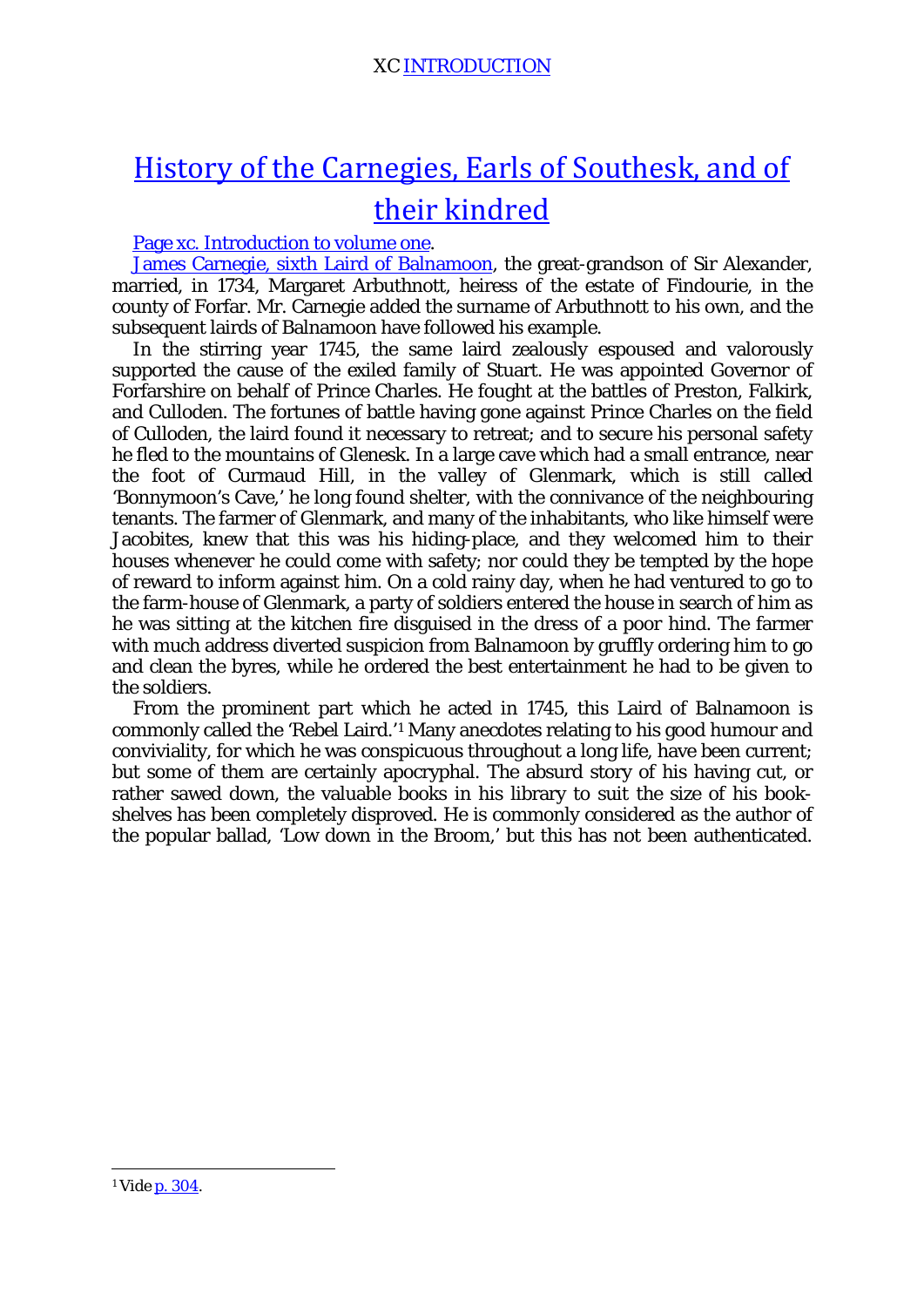#### [Page 205 of volume one.](http://www.archive.org/stream/historyofcarnegi01fras#page/204/mode/2up)

-

The insurrection in Scotland on behalf of the Stuart family soon required the presence of the Duke of Cumberland, who hastened from Flanders to Scotland to take the lead in crushing the insurrection. Sir James Carnegie of Pittarrow, 3rd Bart., returned with the Duke, and he was present at the decisive battle of Culloden, fought 16th April 1746, in which he displayed great bravery. His younger brother, George Carnegie, afterwards of Pittarrow, fought in the same battle, in support of Prince Charles (alongside [James Carnegie of Balnamoon\)](http://books.google.com/books?id=wEFuRPsYHwwC&lpg=PA35&ots=rZCEWynUkV&dq=James%20Carnegie%2C%20sixth%20Laird%20of%20Balnamoon&pg=PA35#v=onepage&q&f=false), an example, in those times not uncommon, showing how members of the same family staked their fortunes on different sides in that exciting conflict. The details and general result of this battle are well known, and need not here be enlarged upon. The action commenced about one o'clock, with the fire of the insurgent cannon, which, however, were pointed too high, and did little execution. In a few minutes the Royal artillery replied, and being excellently served, soon made long lanes through the masses of the insurgents. This led to an immediate and furious attack by the whole insurgent clans, which the royal troops sustained with firmness, and repulsed with great slaughter, the royal cavalry at the same time charging their broken ranks and gaining a complete victory.[2](#page-1-0)

With the battle of Culloden, the fortunes of Prince Charles perished, and he thenceforth wandered among his Highland hills a poor fugitive, seeking shelter in the humblest huts, and disguising himself in female attire. To the honour of his faithful Highlanders, the large reward of £30,000 which was offered for him was too small to induce them to betray the unfortunate representative of their ancient kings.

How different was the state of the victorious Duke! In pursuance of his object of completely suppressing the rebellion, soon after the battle of Culloden he fixed his head-quarters at Fort Augustus. Here, amidst the fatigues and hardships inseparable from military life, he made all about him as jovial as the place would admit of. A specimen of the amusements with which his Grace enlivened his camp is given in a letter, dated Fort Augustus, 17<sup>th</sup> June 1746, which narrates the amusements of the Duke and his officers. He gave two prizes to the soldiers to run heats for, on barebacked Galloway ponies, taken from the insurgents; eight started for the first, and ten for the second prize. These ponies were little larger than a large sheep, and there was excellent sport. On another day, the Duke gave a fine Holland smock to the soldiers' wives, to be run for on these ponies, also barebacked, and riding with their limbs on each side of the horse, like men. Eight started; and there were three of the finest heats ever seen. The prize was won, with great difficulty, by one of the Old Buffs' ladies. In the evening, General Hawley and Colonel Howard ran a match for twenty guineas, on two of the above ponies, which General Hawley won by about four inches.

<span id="page-1-0"></span> $2\;\text{A}$  list of colours taken from the insurgents at the battle of Culloden, and afterwards burned at the Cross of Edinburgh, will be found in the Appendix.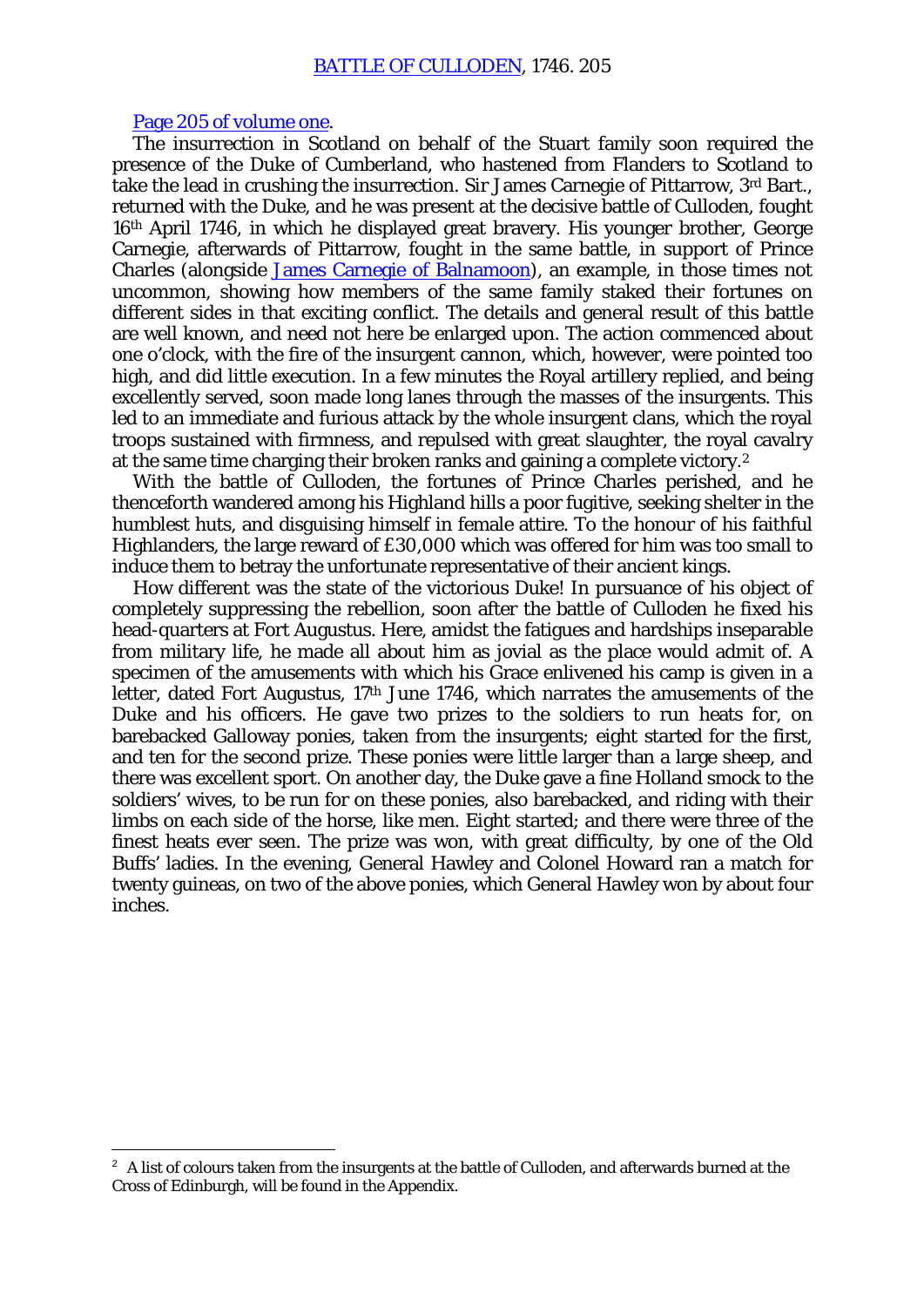[Page 455 of volume two.](http://www.archive.org/stream/historyofcarnegi02fras#page/455/mode/1up)

## **[10.](http://www.archive.org/stream/historyofcarnegi02fras#page/455/mode/1up) LIST of the 'REBEL COLOURS' taken at the Battle of Culloden, and brought to the Castle of Edinburgh. 31st May 1746.**

### *Referred to at Page 205.*

Received from Lieutenant-Colonel Napier the following Rebel Colours, viz.,—

- 1. On a Staif a White Linnen Colours belonging to the *Farquharsons*.
- 2. On a Staff a White Linnen Colours, motto *[Terores ferio](http://translate.google.com/?hl=en&tab=nT#la|en|Terores%20ferio)* Chisolmes.
- 3. On a Staff a large plain White Colours, said to be the Standard.
- 4. On a Staff a blue Silk Colours, *[Sursum tendo](http://translate.google.com/?hl=en&tab=nT#la|en|Sursum%20tendo)*.
- 5. A Staff, the Colours tore off.
- 6. Do.
- 7. On a Staff a White Silk Colours with the Stewart's Arms, *God save King*.
- 8. On a Staff a White Silk Colours, in the Canton St. Andrew's Cross.
- 9. On a Staff a white Silk with a red Saltire.
- 10. A blew Silk Colours with the Lovat arms, *[Sine sanguine victor](http://translate.google.com/?hl=en&tab=nT#la|en|Sine%20sanguine%20victor)*.
- 11. A white Silk with a blew Saltire.
- 12. Piece of a blue Silk with a St. Andrew Saltire, *Commit the work to God.*
- 13. A White Linnen Jaik with a red Saltire.
- 14. One of Lord Lovat's Camp Colours.

Which Colours I am to deliver to Lord Justice Clerk at Edinburgh.

(Signed) Hu: Wentworth.

Inverness, May 11th, 1746.

Castle of Edinburgh, 31st May 1746.

Received from Major Wentworth the above Colours, which are to be marched on Wednesday next, betwixt twelve and one, with a sufficient guard, to the cross of Edinburgh, and there to be burnt by the hands of the common hangman.—By Order of the Lord Justice Clerk.[3](#page-2-0)

RUSSELL CHAPMAN.

## **11. ACCOUNT of the Burning of the 'REBEL COLOURS' taken at the Battle of Culloden, at the Cross of Edinburgh, 4th June 1746.**

*Referred to at Page 205.*

Edinburgh, 4 June 1746.

This day at Noon fourteen pair of the rebells' colours, taken at the late battle of Culloden, were brought from the castle of Edinburgh under a detachment of Collonel Lee's Regiment. The hangman caried the Pretender's own standard, and a chimney sweeper each of the other colours (to be burnt publicly) at the mercat cross, where a large fire was lighted up for that purpose. The sherriffs of Edinburgh, preceeded by the heraulds and pursevants at arms, in their robes with the trumpets, constables of the city with their battons, sherriffs officers and city Serjeants with their halberts, escorted by a party of the city guard, march'd from the Parliament Closs to the cross, where proclamation was made by the eldest herauld that these colours belonging to the rebells were order'd to be burnt by the hand of the common hangman. With three flourishes of the trumpets, the Pretender's standard was first put into the fire and burnt, amidst the repeated acclamations of ane inumerable joyfull company of spectators. Every one of the other colours was separately put into the fire with sound

<span id="page-2-0"></span> <sup>3</sup> Original at Salton.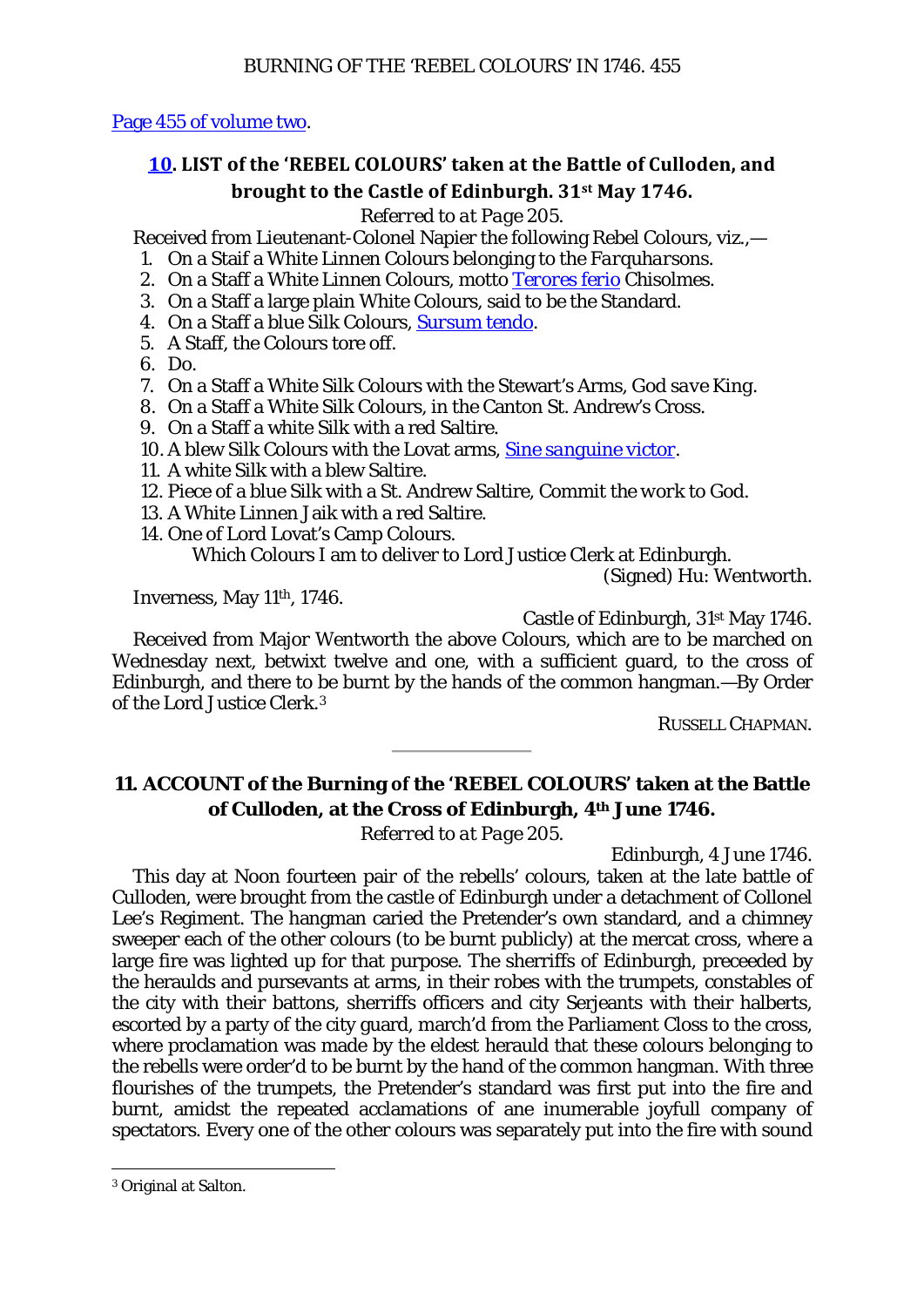<span id="page-3-0"></span>of trumpet, and attended with the same expressions of joy. The whole was conducted and concluded to the universale satisfaction of all who have just notions of liberty, and a true love for the wellfare of their country.[4](#page-3-0)